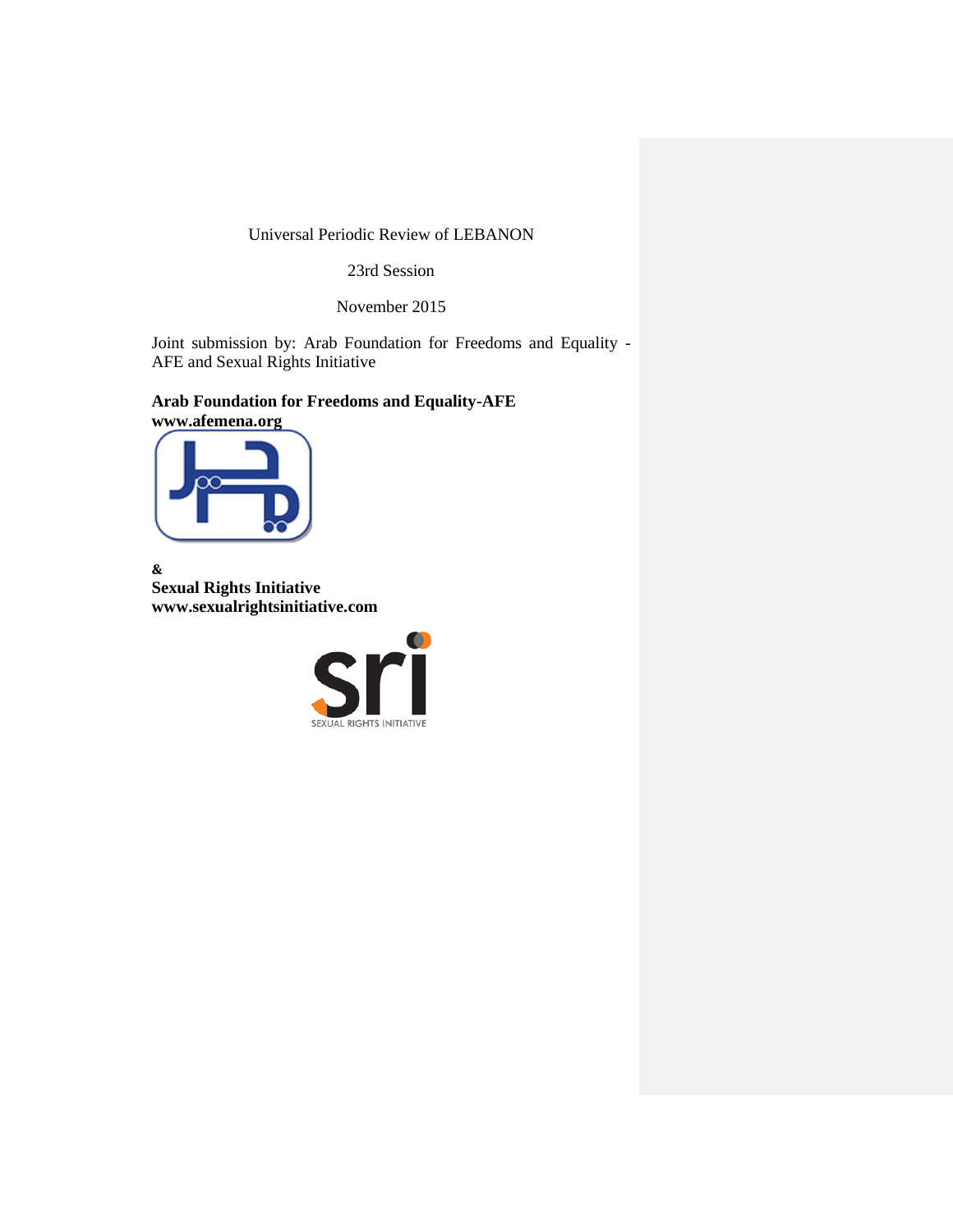**Key words: women's rights – gay, lesbian, bisexual and transgender people – sexual rights – reproductive rights – freedom of Association and Expression**

#### **Executive Summary**

1. This report outlines the current situation in relation to Lebanon's international obligations as well as its national laws, policies and practices related to specific issues around human rights related to gender and sexuality.

2. It describes the human rights situation with particular reference to: whispered discrimination and violence against women; the rights of gay, lesbian, bisexual and transgender (LGBT) people and stereotypes that contributes to violations to their rights. It provides concrete recommendations to the state on how to address these issues in the line with international legal obligations. The goal of this submission is to encourage the Lebanese government to take concrete steps to improve the environment for women and the LGBT populations in Lebanon.

#### **Progress and gaps in the implementation of recommendation from 1st cycle of UPR**

3. The revision of human rights records of Lebanon through the Universal Periodic Review mechanism concluded by the Human Rights Council plenary session on  $10^{th}$  of November 2010, during which, Lebanon received 123 recommendations in total, accepted 69 of them and rejected 40, and put 14 for consideration until March 2011 where 6 were only accepted<sup>1</sup>.

4. Among them, Lebanon received recommendations related specifically or concurrently to sexual rights and reproductive rights. In general, concerns and recommendations made by states have, for the most part, neither been implemented nor followed up on. They include shortcomings of rule of law institutions, lack of accountability for human rights violations and thus ensuring impunity.

5. It is worth to highlight that the 82.21 made by Norway, recommending decriminalize homosexuality and ensure non-discrimination on the basis of sexual orientation and gender identity was not accepted by Lebanon.

#### **Background Situation**

6. Lebanese society still lives under a traditional and patriarchal system and this context facilitate that particularly women and LGBT people suffer from legalized discrimination and therefore, great amount of violations of their rights in both the law and the culture are evidence in Lebanon.

7. The Lebanese state continued to deny women the enjoyment of basic rights such as the rights to health, sexuality, freedom of expression, among others, in all instances, particularly in marriage, divorce, and all family matters.

 <sup>1</sup> A/HRC/16/18 http://daccess-dds-ny.un.org/doc/UNDOC/GEN/G11/102/11/PDF/G1110211.pdf?OpenElement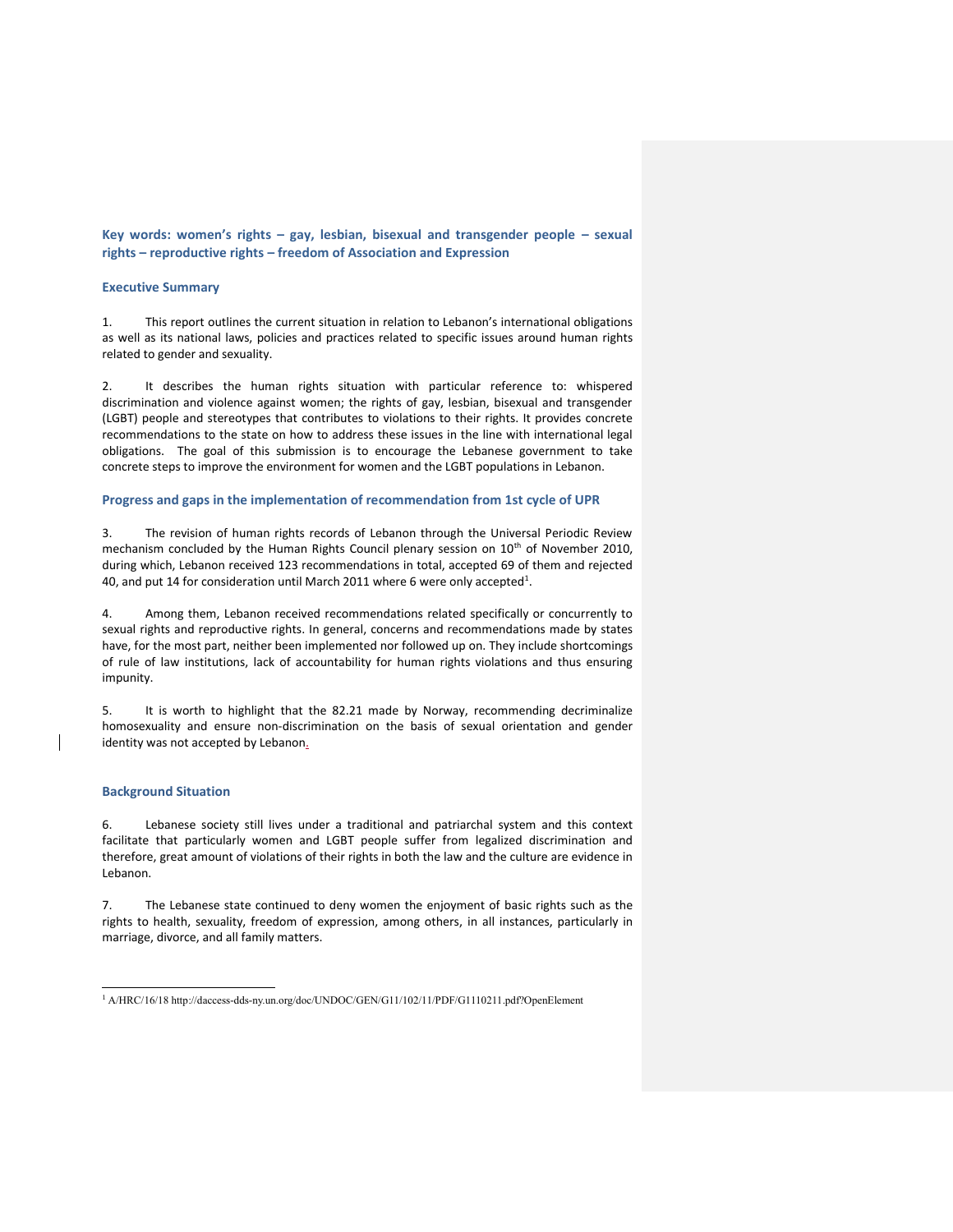8. Discrimination against Lebanese women extends to the penal code, in which, issues like marriage, adultery, rape, abortion are clear violations to their rights, as well as compromises their safety and often legitimizes violence against them.

9. Official and societal discrimination against LGBT people still persists and is supported by the legal system. There is no all-encompassing antidiscrimination law to protect LGBT persons. The law prohibits "unnatural sexual intercourse," an offense punishable by up to one year in prison but it is rarely applied. Additionally discrimination, persecution and violence are evidence in many ways such as arbitrary detentions, blackmailing, police and medical practices, among others.

# **Criminalization of Homosexuality**

10. Article 534 of the Lebanese Penal Code criminalizes "unnatural sexual intercourse," which is punishable by up to one year of imprisonment. This article is often used to persecute gay and transgender people in Lebanon and constitutes a clear violation of human rights that contrasts with many of the rights recognized in the Preamble of the Lebanese Constitution, such as respect for individual liberty, equality before the law, and the respect of the liberty and privacy of a home.

11. This article is still in force, although two significant rulings were made against it in the past five years. One of them states: "Consensual same-sex relations are not "unnatural" and therefore shouldn't be subjected to legal penalty"<sup>2</sup>. The other took a step forward by rejecting a case against a transgender woman and stating that: "Gender identity is not only defined by the legal papers; the evolution of the person and his/her perception of his/her gender should be taken into consideration."<sup>3</sup>

12. Despite these two rulings, police persecution of LGBT people did not stop, 30 people were arrested since the last ruling<sup>4</sup>.

#### **Recommendations The State of Lebanon should:**

**13.** Decriminalize homosexuality by abolishing the Article 534 from the Penal Code.

### **Torture against gay men**

14. In the past round of UPR, Lebanon received recommendations related to torture; ill treatment; cruel, inhuman and degrading treatment at police stations and prisons<sup>5</sup>. Lebanon claims that those recommendations are already implemented or in the process of implementation, however torture is repeatedly reported at police stations, especially against gay men.

15. Invasive examinations, which involve the insertion of a metal egg-shaped object into the rectum, are carried out on men suspected of being gay by doctors hired by judicial police's Moral

 $\overline{a}$ 

<sup>2</sup> Verdict by Judge Mounir Sleiman, Batroun, Lebanon, 2009.

<sup>3</sup> Verdict by Judge Naji El Dahdah, Jdeide Court, Beirut, Lebanon, 2014

<sup>4</sup> http://english.al-akhbar.com/node/21131

<sup>5</sup> Recommendations 80.15; 81.4 and 81.5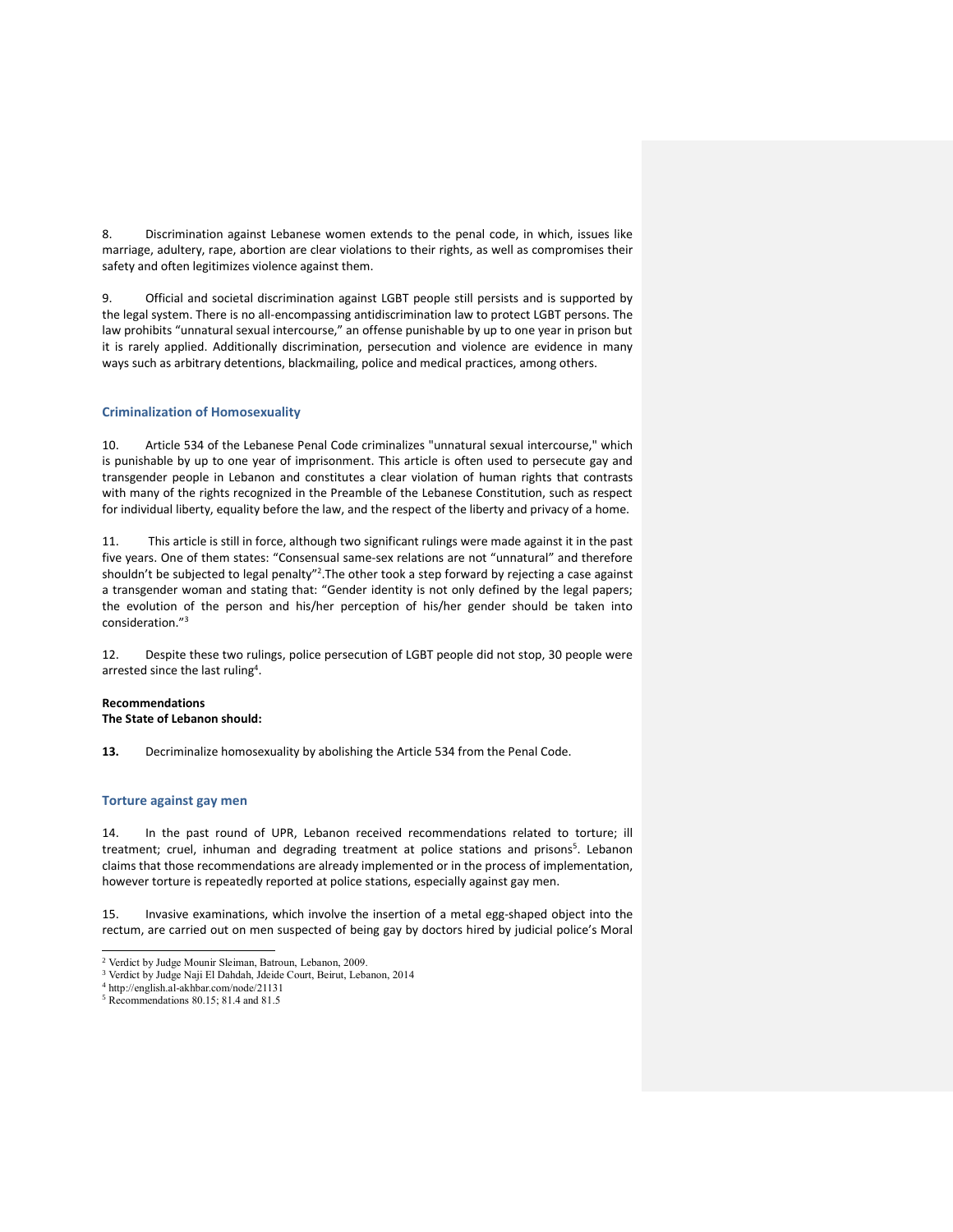### Protection Bureau<sup>6</sup>.

16. Under the pressure of civil society, the doctor that head the Lebanese physicians' association<sup>7</sup> announced that these practices violate the Lebanese law and medical ethics and that any doctor conducting these tests would face disciplinary measures.

17. In 2012 the ministry of interior issued a circular asking police station not to conduct these tests<sup>8</sup>. Despite these two reactions, general attorneys are still ordering anal examination in order to "prove" homosexuality, and policemen often use it as a way to intimidate men suspected to be homosexuals<sup>9</sup>.

18. In 2014, more than 15 cases of physical violence took place, mostly by policemen or inmates against arrested Syrian gay men. Although the police denied that any orders of torture were given to the policemen, no disciplinary measures were taken against the perpetrators.

19. Most of the arrested gay men in 2014 had their phone confiscated by policemen in order to blackmail their contacts; LGBT organizations in Lebanon reported these incidents with no official response from the Ministry of Interior.

# **Recommendations**

# **The State of Lebanon should:**

20. Implement as soon as possible a national plan to provide training and sensitization on human rights issues, including LGBT rights, to judiciary, law enforcement officers and police in order to eradicate homophobia, discrimination and violence in these institutions.

21. Take the necessary steps to eradicate torture, ill treatment; cruel, inhuman and degrading treatment at police stations and prisons, in particular against LGBT persons.

22. Implement awareness-raising campaigns and open a dialogue about culture and human rights to guarantee that no human rights violations will be perpetrated against anyone –including LGBT people- under the name of culture, tradition or nature.

#### **Discrimination and Violence against Women**

23. During the  $1<sup>st</sup>$  cycle of the UPR, Lebanon received specific recommendations focused on violence and discrimination against women, domestic violence and gender equality<sup>10</sup>. One of them specifically recommended passing legislation to strengthen reporting on, and investigations of, incidents of family violence and to increase protections for victims $^{11}$ .

 6 In 2012, 36 men believed to be engaging in gay sex were arrested. A doctor at the morality police station –Hbeish – conducted invasive anal examinations to ascertain whether they had been having "unnatural" intercourse,

<sup>7</sup> Dr. Sharaf Abu Sharaf

<sup>8</sup> http://www.gaystarnews.com/article/lebanon-justice-minister-says-anal-probe-exams-must-end010912

<sup>9</sup> http://www.dailystar.com.lb/News/Lebanon-News/2014/Jul-16/264004-banned-anal-exam-still-being-used-ashomosexuality-test.ashx

<sup>10</sup> Recommandations 80.22; 80.23; 80.24; 80.25

<sup>&</sup>lt;sup>11</sup> Recommendation 80.22 made by Australia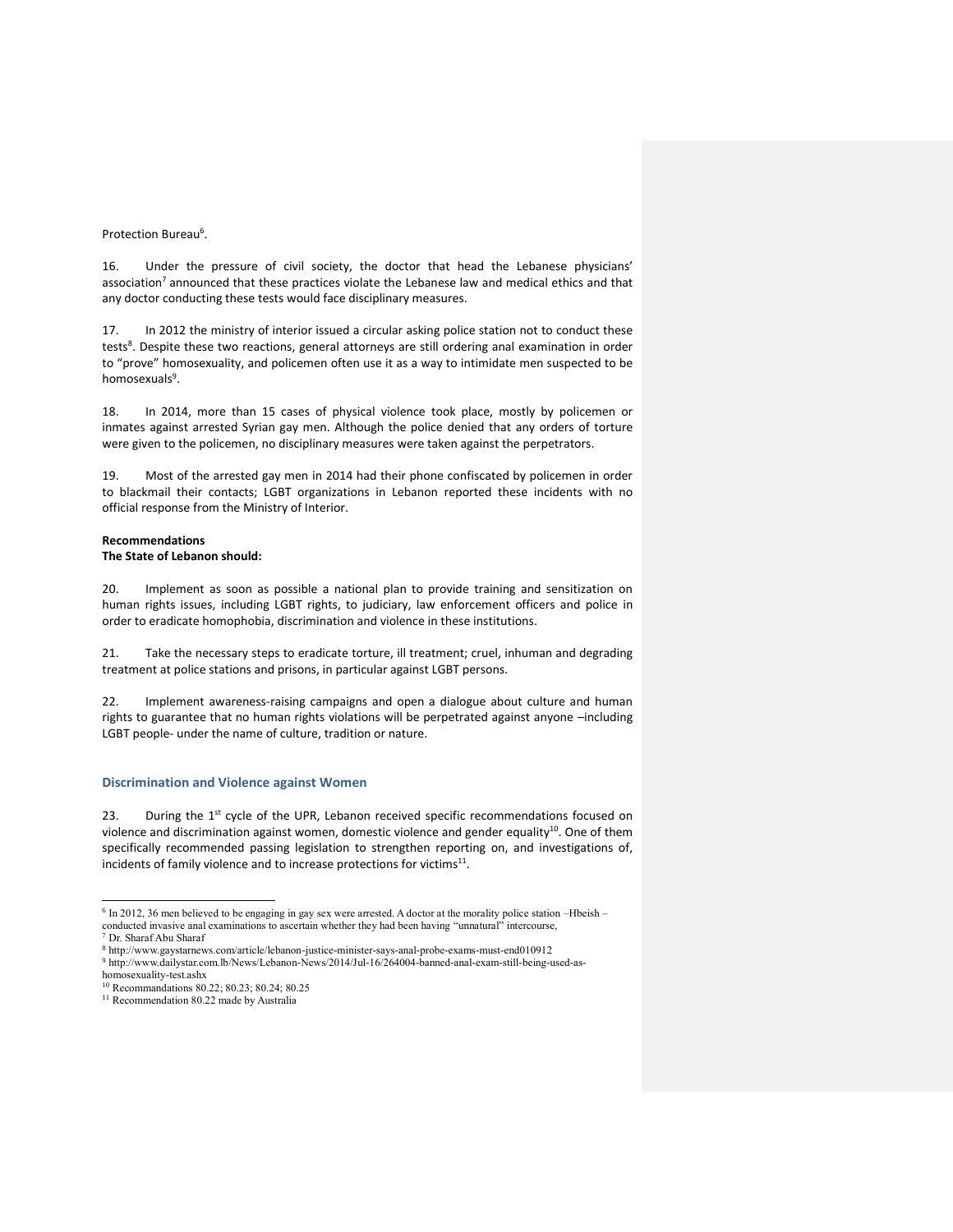24. In 2014, after the pressure of civil society, the media and several protests organized in Beirut, Lebanon did indeed pass a law against domestic violence. However this law remains incomplete since it did not recognize marital rape. Women's rights organizations denounced that several distortions were made in the law originally elaborated by civil society<sup>12</sup>.

25. Additionally, lesbian women are criminalized under article 534 of Penal Code; therefore when they are victims of rape or violence do not report these violations fearing persecution from the police.

26. Despite approving recommendations related to women rights, the Lebanese law is far from insuring equality between man and women, especially in issues related to sexual and bodily rights. Civil marriage in Lebanon is still not recognized, because confessional laws regulate the personal status<sup>13</sup>. Therefore the personal status law depends on various religion laws that give more rights to men than to women.

27. Lebanese State defines sexual practices and relationships to those between two married heterosexual persons with the intention of reproducing. Consent is not a prerequisite since the country does not recognize marital rape.

28. The Lebanese Penal Code defines rape as a forced sexual act committed by anyone, other than the husband; in this way it legalizes marital rape<sup>14</sup>. The Penal Code also allows a rapist to escape his punishment if he offers to marry the victim<sup>15</sup>.

29. Women who have committed adultery can be imprisoned for three months to two years for having consensual sex with someone other than their husband. Her partner receives the same punishment if he is married and a lesser sentence of one month to a year if he is unmarried<sup>16</sup>.

30. Abortion is criminalized in Lebanon $^{17}$  with very few exceptions related to woman's health. This prohibition encourages clandestine abortions that take place in private clinics, and very often without respecting medical norms.

### **Recommendations The State of Lebanon should:**

31. Amend articles 487, 488, 503-506, 522, 539-546 of the Penal Code that criminalizes adultery, abortion and that not punish marital rape.

32. Develop and implement legislation to criminalize all forms of violence against women, including marital rape, and provide reliable and safe services and shelters for abused women.

33. Take the necessary legislative steps for the enactment of a marriage, divorce, and family relationships bill that fully recognize women's rights, and promptly carry out its provisions

 <sup>12</sup> http://www.hrw.org/news/2014/04/03/lebanon-domestic-violence-law-good-incompletAborte

<sup>&</sup>lt;sup>13</sup> The Lebanese law recognizes 18 confessions and grants the authority to religious courts.

<sup>14</sup> Lebanese Penal Code, Articles 503-506

<sup>15</sup> PC, Article 522

<sup>16</sup> PC, Articles 487- 488

<sup>17</sup> PC, Articles 539-546